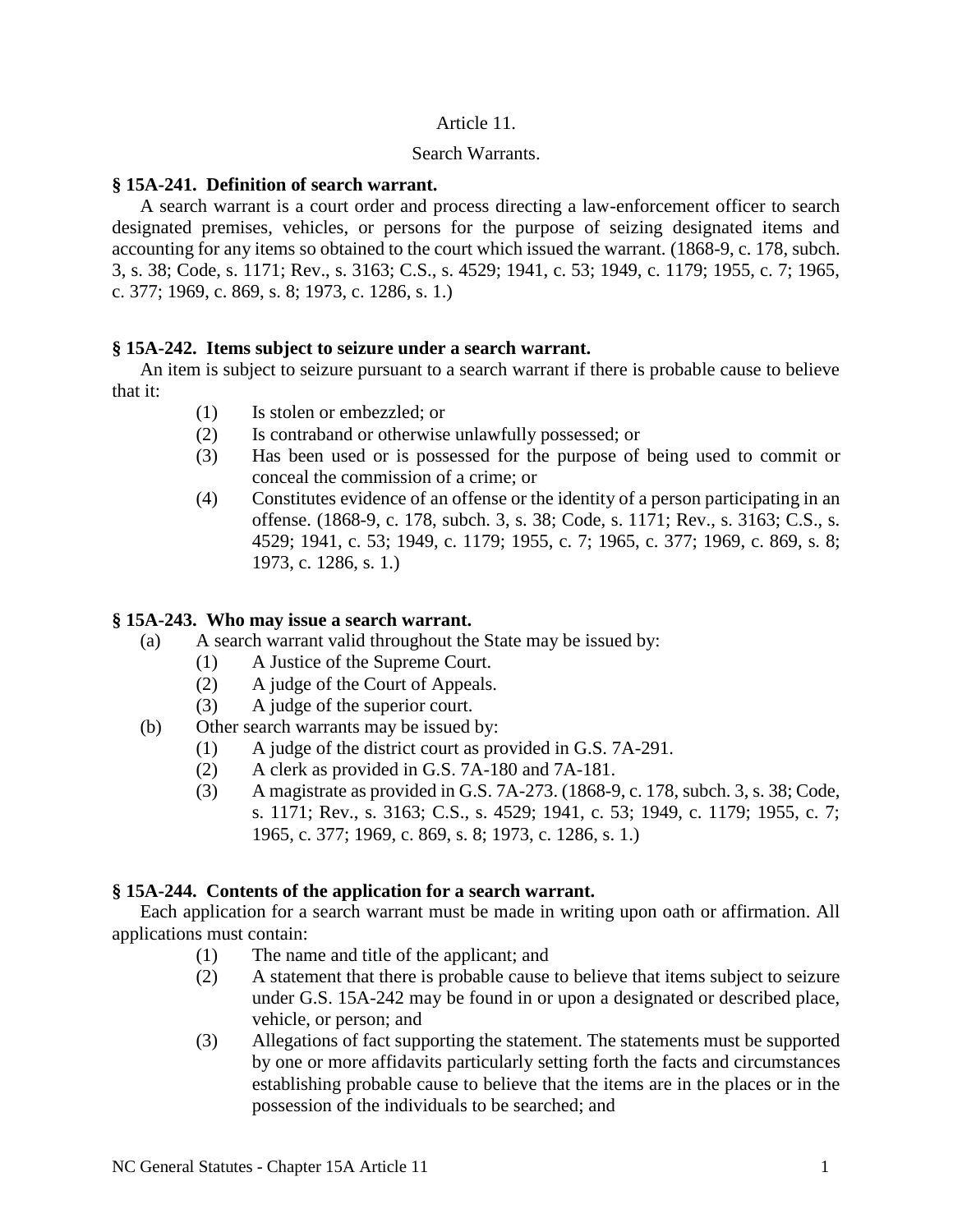(4) A request that the court issue a search warrant directing a search for and the seizure of the items in question. (1973, c. 1286, s. 1.)

# **§ 15A-245. Basis for issuance of a search warrant; duty of the issuing official.**

Before acting on the application, the issuing official may examine on oath the applicant or any other person who may possess pertinent information, but information other than that contained in the affidavit may not be considered by the issuing official in determining whether probable cause exists for the issuance of the warrant unless the information is either recorded or contemporaneously summarized in the record or on the face of the warrant by the issuing official. The information must be shown by one or both of the following:

- (1) Affidavit.
- (2) Oral testimony under oath or affirmation before the issuing official.
- (3) Repealed by Session Laws 2021-47, s. 10(c), effective June 18, 2021, and applicable to proceedings occurring on or after that date.

(b) If the issuing official finds that the application meets the requirements of this Article and finds there is probable cause to believe that the search will discover items specified in the application which are subject to seizure under G.S. 15A-242, he must issue a search warrant in accordance with the requirements of this Article. The issuing official must retain a copy of the warrant and warrant application and must promptly file them with the clerk. If he does not so find, the official must deny the application. (1973, c. 1286, s. 1; 2005-334, s. 1; 2021-47, s. 10(c).)

# **§ 15A-246. Form and content of the search warrant.**

A search warrant must contain:

- (1) The name and signature of the issuing official with the time and date of issuance above his signature; and
- (2) The name of a specific officer or the classification of officers to whom the warrant is addressed; and
- (3) The names of the applicant and of all persons whose affidavits or testimony were given in support of the application; and
- (4) A designation sufficient to establish with reasonable certainty the premises, vehicles, or persons to be searched; and
- (5) A description or a designation of the items constituting the object of the search and authorized to be seized. (1868-9, c. 178, subch. 3, s. 39; Code, s. 1172; Rev., s. 3164; C.S., s. 4530; 1961, c. 1069; 1969, c. 869, s. 8; 1973, c. 1286, s. 1.)

# **§ 15A-247. Who may execute a search warrant.**

A search warrant may be executed by any law-enforcement officer acting within his territorial jurisdiction, whose investigative authority encompasses the crime or crimes involved. (1868-9, c. 178, subch. 3, s. 38; Code, s. 1171; Rev., s. 3163; C.S., s. 4529; 1941, c. 53; 1949, c. 1179; 1955, c. 7; 1965, c. 377; 1969, c. 869, s. 8; 1973, c. 1286, s. 1.)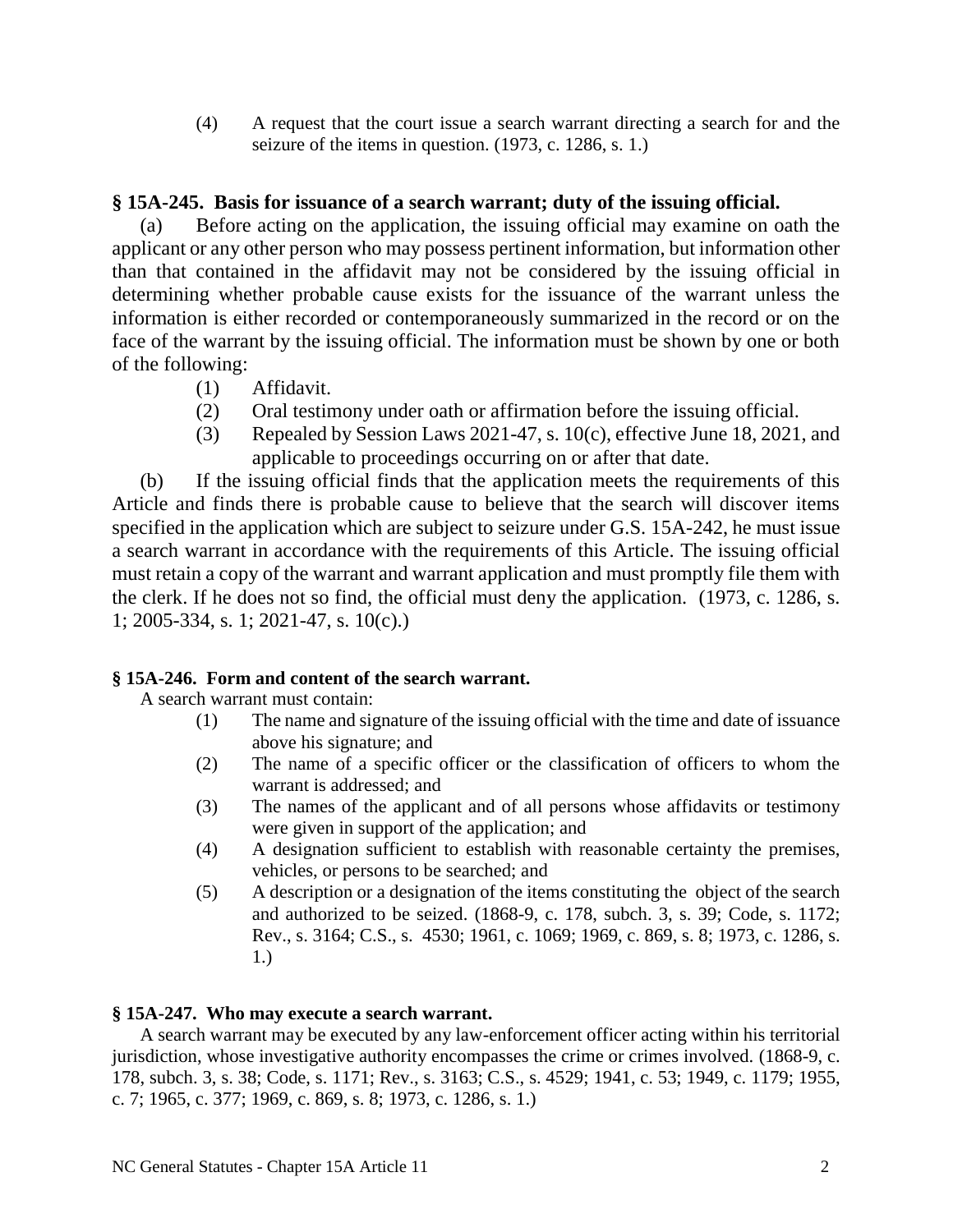### **§ 15A-248. Time of execution of a search warrant.**

A search warrant must be executed within 48 hours from the time of issuance. Any warrant not executed within that time limit is void and must be marked "not executed" and returned without unnecessary delay to the clerk of the issuing court. (1973, c. 1286, s. 1.)

### **§ 15A-249. Officer to give notice of identity and purpose.**

The officer executing a search warrant must, before entering the premises, give appropriate notice of his identity and purpose to the person to be searched, or the person in apparent control of the premises to be searched. If it is unclear whether anyone is present at the premises to be searched, he must give the notice in a manner likely to be heard by anyone who is present. (1973, c. 1286, s. 1.)

### **§ 15A-250. Reserved for future codification purposes.**

### **§ 15A-251. Entry by force.**

An officer may break and enter any premises or vehicle when necessary to the execution of the warrant if:

- (1) The officer has previously announced his identity and purpose as required by G.S. 15A-249 and reasonably believes either that admittance is being denied or unreasonably delayed or that the premises or vehicle is unoccupied; or
- (2) The officer has probable cause to believe that the giving of notice would endanger the life or safety of any person. (1973, c. 1286, s. 1.)

#### **§ 15A-252. Service of a search warrant.**

Before undertaking any search or seizure pursuant to the warrant, the officer must read the warrant and give a copy of the warrant application and affidavit to the person to be searched, or the person in apparent control of the premises or vehicle to be searched. If no one in apparent and responsible control is occupying the premises or vehicle, the officer must leave a copy of the warrant affixed to the premises or vehicle. (1973, c. 1286, s. 1.)

#### **§ 15A-253. Scope of the search; seizure of items not named in the warrant.**

The scope of the search may be only such as is authorized by the warrant and is reasonably necessary to discover the items specified therein. Upon discovery of the items specified, the officer must take possession or custody of them. If in the course of the search the officer inadvertently discovers items not specified in the warrant which are subject to seizure under G.S. 15A-242, he may also take possession of the items so discovered. (1973, c. 1286, s. 1.)

#### **§ 15A-254. List of items seized.**

Upon seizing items pursuant to a search warrant, an officer must write and sign a receipt itemizing the items taken and containing the name of the court by which the warrant was issued. If the items were taken from a person, the receipt must be given to the person. If items are taken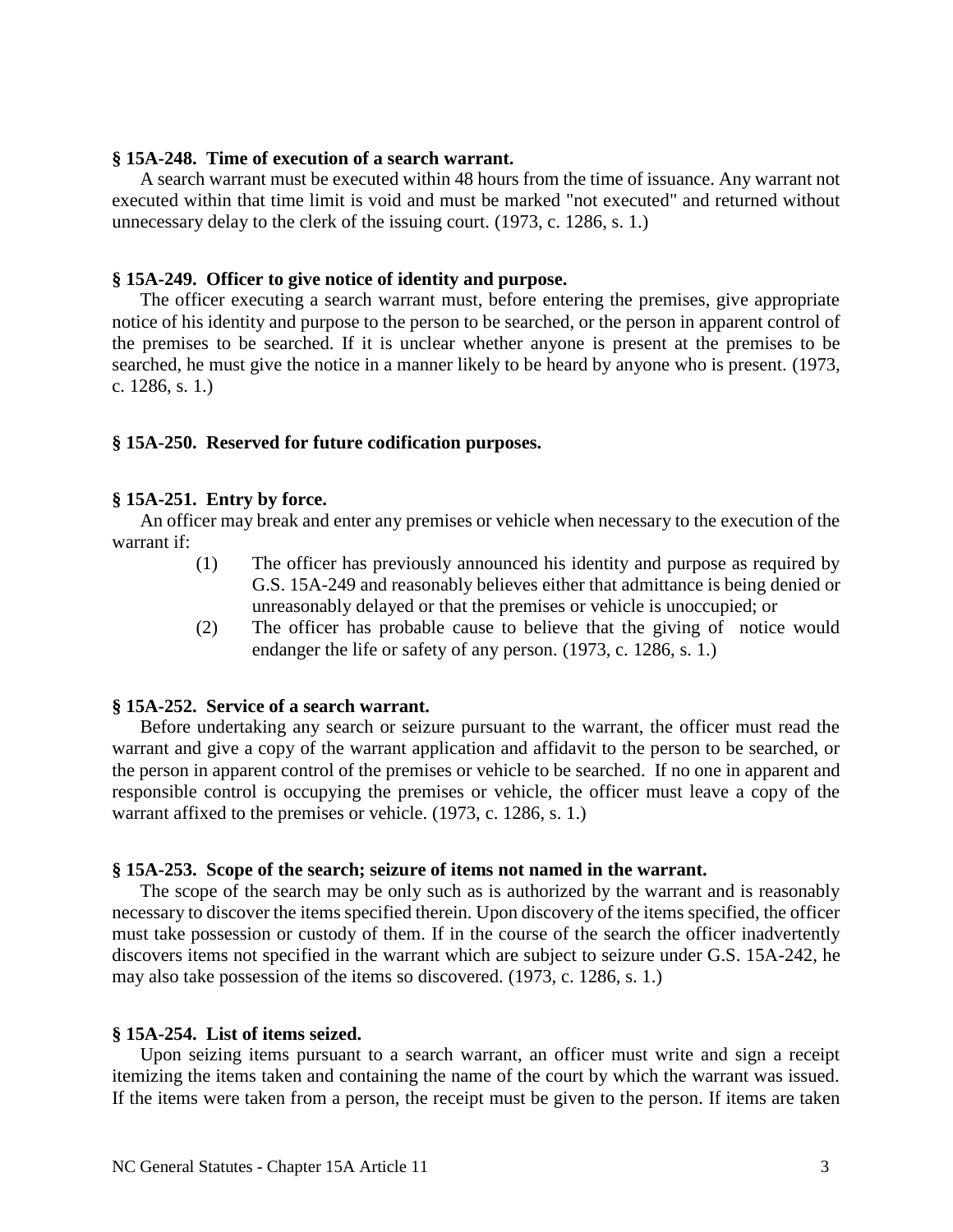from a place or vehicle, the receipt must be given to the owner, or person in apparent control of the premises or vehicle if the person is present; or if he is not, the officer must leave the receipt in the premises or vehicle from which the items were taken. (1973, c. 1286, s. 1.)

#### **§ 15A-255. Frisk of persons present in premises or vehicle to be searched.**

An officer executing a warrant directing a search of premises or of a vehicle may, if the officer reasonably believes that his safety or the safety of others then present so requires, search for any dangerous weapons by an external patting of the clothing of those present. If in the course of such a frisk he feels an object which he reasonably believes to be a dangerous weapon, he may take possession of the object. (1973, c. 1286, s. 1.)

## **§ 15A-256. Detention and search of persons present in private premises or vehicle to be searched.**

An officer executing a warrant directing a search of premises not generally open to the public or of a vehicle other than a common carrier may detain any person present for such time as is reasonably necessary to execute the warrant. If the search of such premises or vehicle and of any persons designated as objects of the search in the warrant fails to produce the items named in the warrant, the officer may then search any person present at the time of the officer's entry to the extent reasonably necessary to find property particularly described in the warrant which may be concealed upon the person, but no property of a different type from that particularly described in the warrant may be seized or may be the basis for prosecution of any person so searched. For the purpose of this section, all controlled substances are the same type of property. (1973, c. 1286, s. 1.)

### **§ 15A-257. Return of the executed warrant.**

An officer who has executed a search warrant must, without unnecessary delay, return to the clerk of the issuing court the warrant together with a written inventory of items seized. The inventory, if any, and return must be signed and sworn to by the officer who executed the warrant. (1973, c. 1286, s. 1.)

### **§ 15A-258. Disposition of seized property.**

Property seized shall be held in the custody of the person who applied for the warrant, or of the officer who executed it, or of the agency or department by which the officer is employed, or of any other law-enforcement agency or person for purposes of evaluation or analysis, upon condition that upon order of the court the items may be retained by the court or delivered to another court. (1973, c. 1286, s. 1.)

## **§ 15A-259. Application of Article to all warrants; exception as to inspection warrants and special riot situations.**

The requirements of this Article apply to search warrants issued for any purpose, except that the contents of and procedure relating to inspection warrants are to be governed by the provisions of Article 4A of Chapter 15 and warrants to inspect vehicles in riot areas or approaching municipalities during emergencies are subject to the special procedures set out in G.S. 14-288.11.